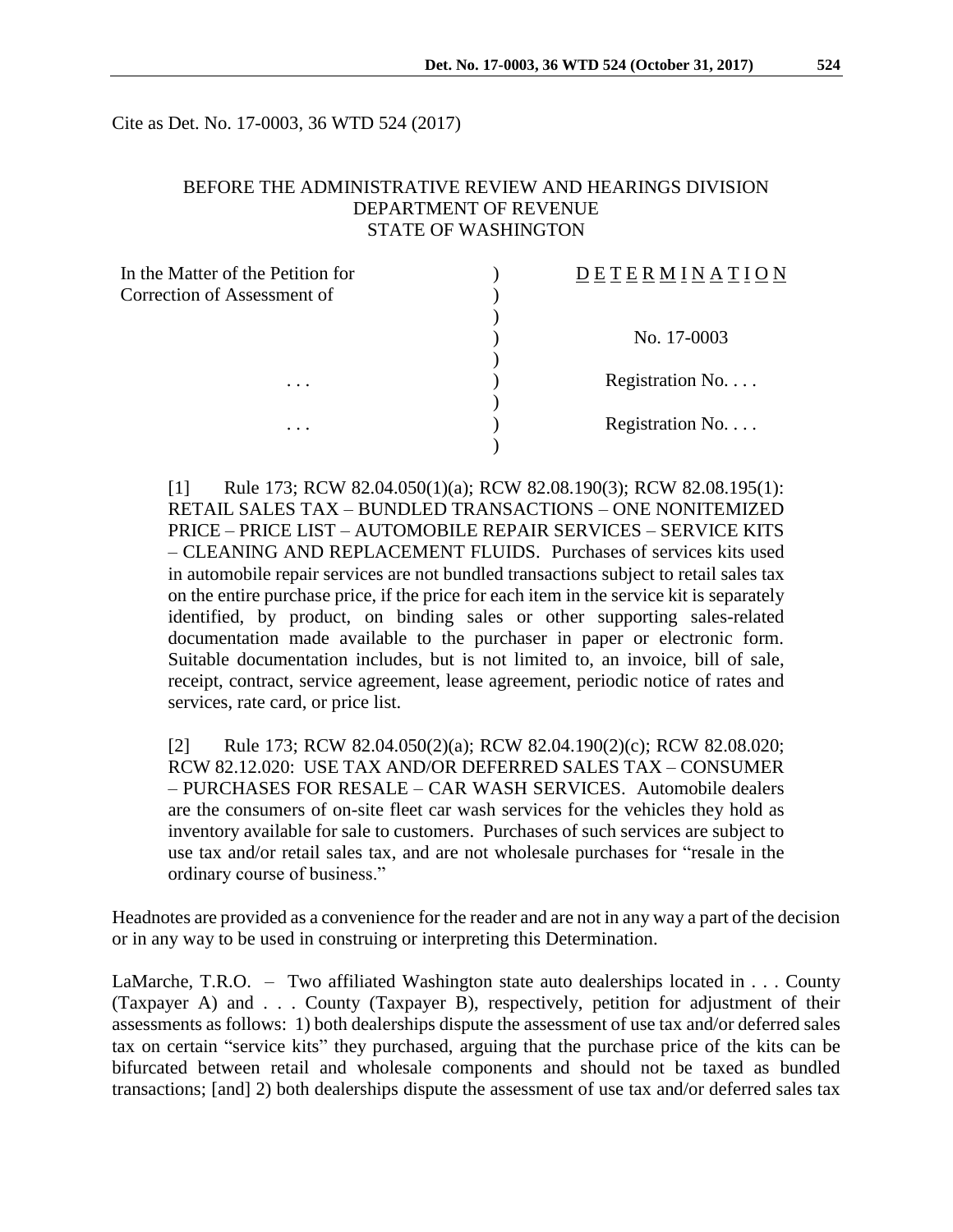on car wash services they purchased, arguing that the purchases were for resale. . . . We grant the petitions as to the issue of the service kits and remand to the Audit Division, and deny the petitions as to the remaining issue.<sup>1</sup>

### ISSUES

- 1. Under RCW 82.08.190, 82.08.195, and WAC 458-20-173, are Taxpayers' purchases of "service kits," which include cleaners that Taxpayers consume and replacement fluids that Taxpayers resell, bundled transactions subject to retail sales tax?
- 2. Under RCW 82.04.060 and WAC 458-20-173, are Taxpayers' purchases of car washing services, for vehicles they held in inventory, wholesale purchases not subject to use tax and/or deferred sales tax?

. . .

 $\overline{a}$ 

## FINDINGS OF FACT

. . . (Taxpayer A), is located in . . . County, Washington, and sells new and used vehicles, vehicle parts, vehicle repair services, extended warranties, gap insurance, and service contracts. Taxpayer A operates as an automobile dealership under a [Manufacturer] franchise agreement.

. . . (Taxpayer B), an affiliate of Taxpayer A, is located in . . . County, Washington. Like Taxpayer A, Taxpayer B's business activities in Washington State includes sales of new and used motor vehicles, vehicle parts, vehicle repair services, extended warranties, gap insurance, and service contracts. Similarly, Taxpayer B operates as an automobile dealership under a [Manufacturer] franchise agreement.

The Audit Division (Audit) of the Department of Revenue (Department) conducted two simultaneous audits of the affiliates, Taxpayer A: Audit No. . . . , and Taxpayer B: Audit No. . . . . The period audited for both was January 1, 2011, through March 31, 2015 (Audit Period).

On December 11, 2015, in conjunction with Audit No. . . . , the Department issued an assessment against Taxpayer A for the periods of January 1, 2011, through March 31, 2015, Document No. . .., in the amount of  $\$ \ldots$ , which consisted of  $\$ \ldots$  in service and other activities B&O tax;  $\$ \ldots$ . in use tax and/or deferred sales tax; and \$ . . . in interest. The assessment was not paid, but Taxpayer A timely filed a petition.

On December 11, 2015, in conjunction with Audit No. . . . , the Department issued an assessment against Taxpayer B for the periods of January 1, 2011, through March 31, 2015, Document No. . . . , in the amount of \$ . . . , which consisted of \$ . . . in retail sales tax; \$ . . . in service and other activities B&O tax; \$ . . . in use tax and/or deferred sales tax; \$ . . . in motor vehicle sales tax; and \$ . . . in interest. The assessment was not paid, but Taxpayer B timely filed a petition.

<sup>&</sup>lt;sup>1</sup> Identifying details regarding the taxpayer and the assessment have been redacted pursuant to RCW 82.32.410.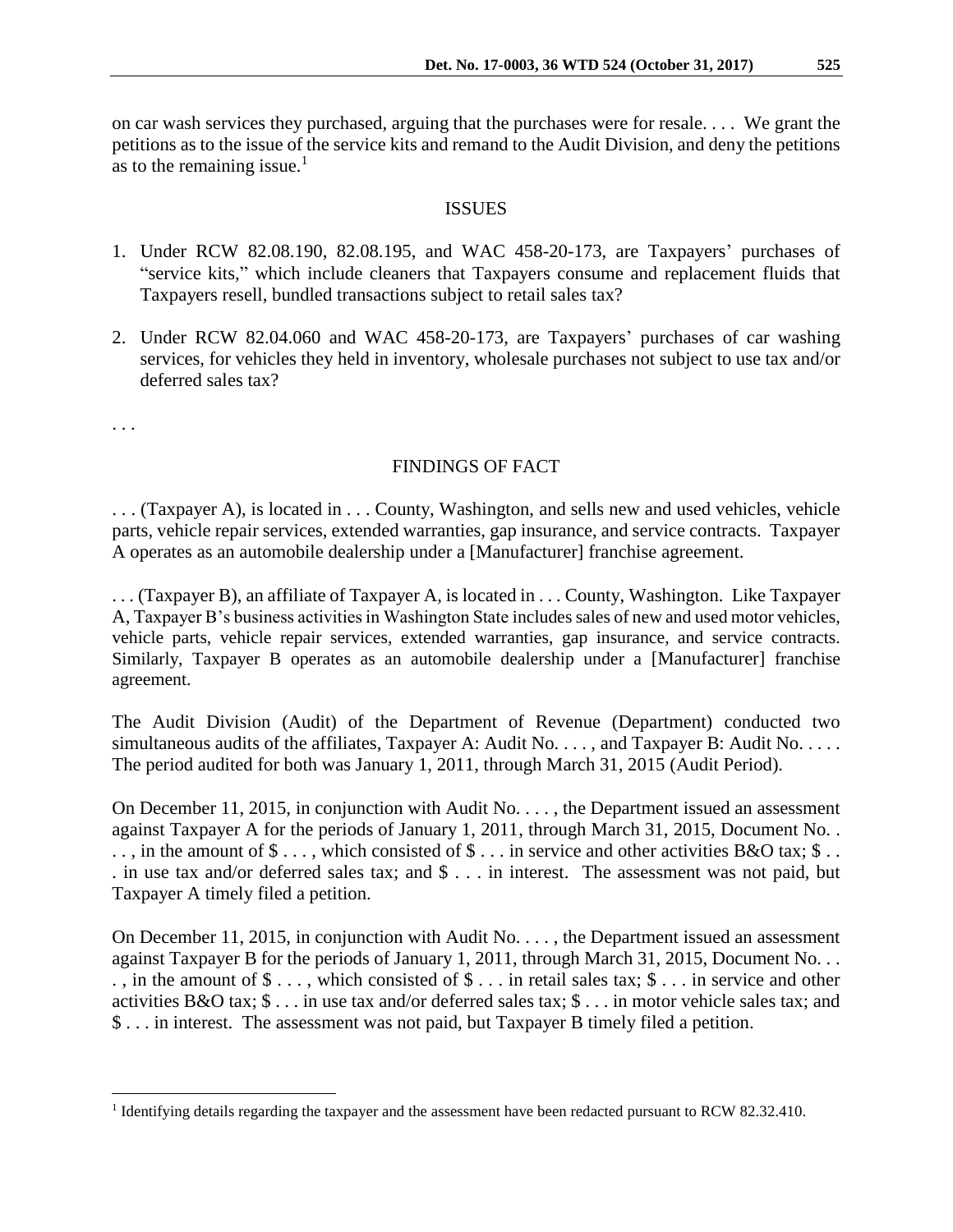Because the taxpayers are affiliates, and have common issues and similar facts, the Department consolidated the cases.

**Service Kits.** During the Audit Period Taxpayers purchased "service kits" from a vendor, which consisted of different types of system cleaners and replacement fluids that Taxpayers used when servicing their customers' vehicles. Taxpayers' automotive services include "flushing" and cleaning of existing fluids using the system cleaners in the kits, and subsequent replacement with new fluids, also from the kits. Taxpayers did not pay retail sales tax or use tax on their purchases of the service kits. Audit imposed use tax and/or deferred sales tax on purchases of the service kits, inclusive of both cleaning fluids and replacement fluids, on the basis that the purchases were bundled transactions. The details are provided in Audit Report (Taxpayer A) Schedule 3A & Workpaper A, and Audit Report (Taxpayer B) Schedule 5 & Workpaper B.

Taxpayers claim that the purchase price for service kits can be bifurcated into retail and wholesale components. Taxpayers assert that only the portion of the price for each service kit attributable to the cleaners should be subject to use tax and/or deferred sales tax, and that purchases of the replacement fluids in the kits should be separately treated as wholesale purchases, on the basis that Taxpayers resell the replacement fluids to their customers. In support of their assertion, Taxpayers provided documents from the service kit vendor showing each kit number, and a description, price, and part number for each product in the kits. (*see* Taxpayer A correspondence March 12, 2016, and Taxpayer A petition, Exhibits J, K, and L); (*see* Taxpayer B petition, Exhibits J, K, and L). At the hearing on July 7, 2016, Taxpayers stated that price markups are consistent across all products (replacement fluids) in the kits that Taxpayers resell to their customers.

**Car Washes.** During the Audit Period, Taxpayers purchased on-site fleet car wash services for the vehicles Taxpayers held as inventory available for sale to customers. Taxpayers did not pay retail sales tax or use tax on those purchases. Audit imposed use tax and/or deferred sales tax on the purchases, on the basis that Taxpayers were the consumers of the car wash services. The details are provided in Audit Report (Taxpayer A) Schedule 3A & Workpaper A, and Audit Report (Taxpayer B) Schedule 5 & Workpaper B.

Taxpayers assert that their purchases of car wash services were wholesale in nature because they constituted purchases for resale.

. . .

#### ANALYSIS

#### **1. Service Kits**

Washington State imposes sales tax on all sales of tangible personal property within the RCW 82.04.050 definition of "retail sale," unless an exemption or exclusion applies. RCW 82.08.020; RCW 82.04.050. RCW 82.12.020 imposes a use tax "for the privilege of using within this state as a consumer any article of tangible personal property purchased at retail" on which Washington retail sales tax has not been paid, unless an exemption or exclusion applies.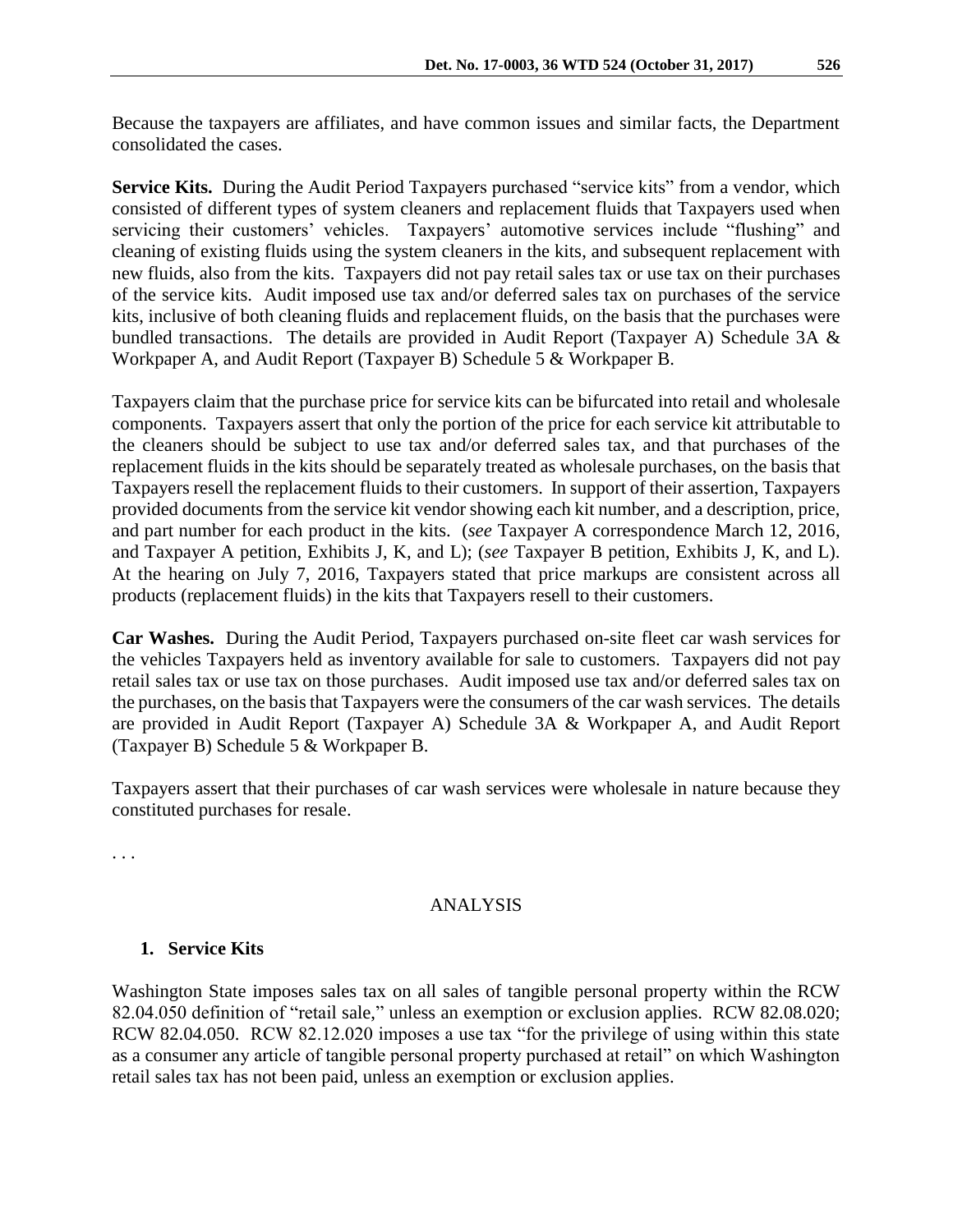Here, Taxpayers do not dispute the assessment of use tax and/or deferred sales tax on cleaning fluids in the service kits, nor does Audit dispute that the replacement fluids in the kits were resold to Taxpayers' customers. However, Taxpayers assert that their service kit purchases are not bundled transactions subject to sales tax on the entire purchase price, inclusive of both cleaning fluids and replacement fluids. Instead, Taxpayers argue, the portion of the purchase price attributable to the replacement fluids should be treated separately as a purchase for resale not subject to retail sales tax pursuant to RCW 82.04.050(1)(a).

Under RCW 82.08.195(1), a bundled transaction is subject to retail sales tax "if the retail sale of any of its component products would be subject to [retail sales] tax . . . ." RCW 82.08.190(1)(a) defines a "bundled transaction" as "the retail sale of two or more products . . . where: (i) [t]he products are otherwise distinct and identifiable; and (ii) [t]he products are sold for one nonitemized price." RCW 82.08.190(1)(a).

RCW 82.08.190(3) states that "one nonitemized price" does *not* include:

[A] price that is separately identified by product on binding sales or other supporting salesrelated documentation made available to the customer in paper or electronic form including, but not limited to, an invoice, bill of sale, receipt, contract, service agreement, lease agreement, periodic notice of rates and services, rate card, or price list.

(Emphasis provided.)

After filing their petitions, Taxpayers provided documents from the service kit vendor showing each kit number, and a description, price, and part number for each product in the kits. We conclude that these documents constitute a "price list"<sup>2</sup> for purposes of RCW 82.08.190(3) and, therefore, we agree with Taxpayer that its purchases of service kits are not bundled transactions. Instead, each item in the service kits should be taxed as a separate line item. Audit concurs and agrees to a remand to allow Taxpayers the opportunity to provide purchase invoices corresponding to the items on Taxpayer A's Schedule 3A & Workpaper A, and Taxpayer B's Schedule 5 & Workpaper B, in order to calculate the correct amount of tax due.

Accordingly, we grant the petition as to this issue, and remand to the Audit Division for possible adjustments.

# **2. Car Washes**

 $\overline{a}$ 

RCW 82.04.050 defines as a retail sale the activities associated with car washes, and states as follows:

(2) The term "sale at retail" or "retail sale" includes the sale of or charge made for tangible personal property consumed and/or for labor and services rendered in respect to the following:

<sup>&</sup>lt;sup>2</sup> [The vendor must have made the "price list" available to Taxpayers contemporaneously with or at the time of the sales, or included the itemized information on the bills or invoices provided to Taxpayers.]